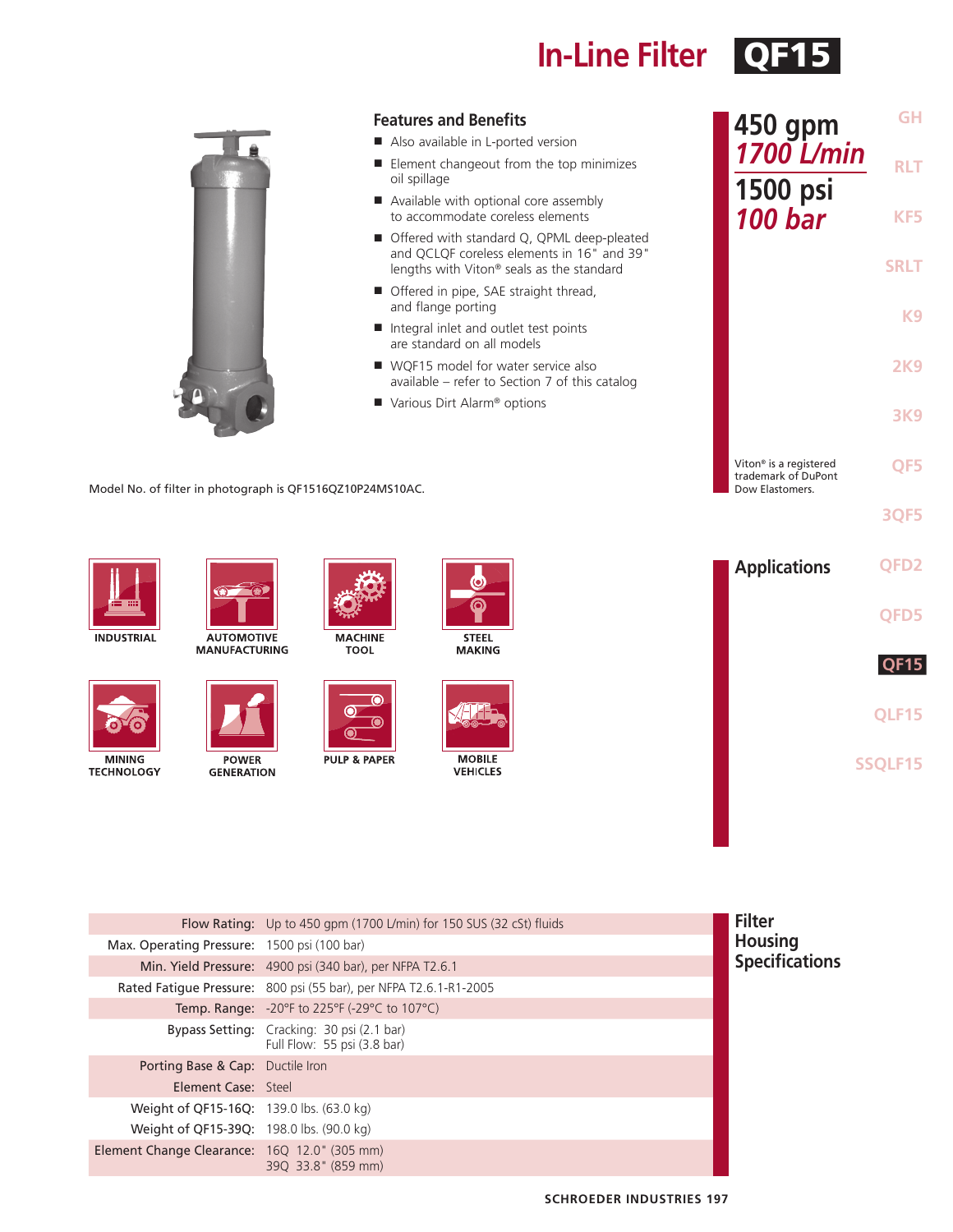# QF15 **In-Line Filter**

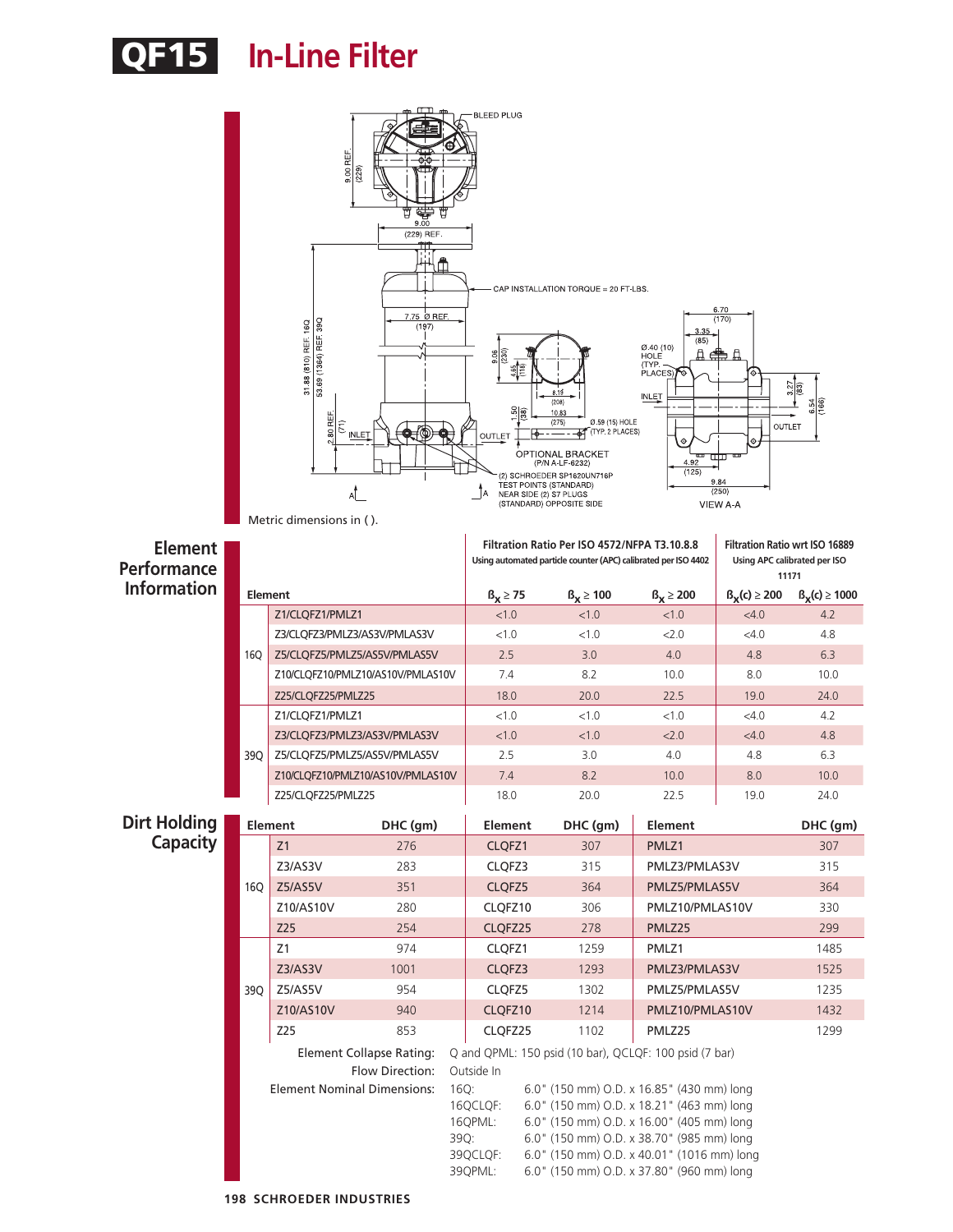### **In-Line Filter** QF1

|                                                                                    |                    |             |                 | Type Fluid Appropriate Schroeder Media                                                                |            |          |           |            |               |                            | <b>Fluid</b>     | <b>GH</b>        |
|------------------------------------------------------------------------------------|--------------------|-------------|-----------------|-------------------------------------------------------------------------------------------------------|------------|----------|-----------|------------|---------------|----------------------------|------------------|------------------|
| Petroleum Based Fluids All E media (cellulose), Z-Media® and ASP Media (synthetic) |                    |             |                 |                                                                                                       |            |          |           |            | Compatibility |                            |                  |                  |
| High Water Content All Z-Media® and ASP media (synthetic)                          |                    |             |                 |                                                                                                       |            |          |           |            |               |                            |                  |                  |
|                                                                                    |                    |             |                 | Invert Emulsions 10 and 25 $\mu$ Z-Media <sup>®</sup> and 10 $\mu$ ASP media (synthetic)              |            |          |           |            |               |                            |                  | <b>RLT</b>       |
|                                                                                    |                    |             |                 | Water Glycols 3, 5, 10 and 25 µ Z-Media <sup>®</sup> and all ASP media (synthetic)                    |            |          |           |            |               |                            |                  |                  |
|                                                                                    |                    |             |                 | Phosphate Esters All Z-Media® (synthetic) with H (EPR) seal designation and all ASP media (synthetic) |            |          |           |            |               |                            |                  | KF5              |
|                                                                                    |                    |             |                 |                                                                                                       |            |          |           |            |               |                            |                  |                  |
|                                                                                    |                    | Element     |                 | Element selections are predicated on the use of 150 SUS (32 cSt) petroleum                            |            |          |           |            |               |                            | <b>Element</b>   |                  |
| <b>Pressure</b>                                                                    | <b>Series</b>      |             | Part No.        | based fluid and 3" flange porting with a 30 psi (2.1 bar) bypass valve.                               |            |          |           |            |               |                            | <b>Selection</b> | <b>SRLT</b>      |
|                                                                                    |                    | 16 & 39QZ1  |                 | 16QZ1                                                                                                 |            | 39QZ1    |           |            |               |                            | Based on         |                  |
|                                                                                    |                    | 16 & 39QZ3  |                 | 16QZ3                                                                                                 |            |          | 39QZ3     |            |               | <b>Flow Rate</b>           | K <sub>9</sub>   |                  |
|                                                                                    |                    | 16 & 39QZ5  |                 | 16QZ5                                                                                                 |            |          |           | 39QZ5      |               |                            |                  |                  |
|                                                                                    |                    | 16 & 39QZ10 |                 | 16QZ10                                                                                                |            |          | 39QZ10    |            |               |                            |                  |                  |
|                                                                                    |                    | 16 & 39QZ25 |                 | 16QZ25 & 39QZ25                                                                                       |            |          |           |            |               |                            | <b>2K9</b>       |                  |
|                                                                                    |                    |             | 16 & 39QCLQFZ1  | 16QCLQFZ1<br>39QCLQFZ1                                                                                |            |          |           |            |               |                            |                  |                  |
| To                                                                                 | $Z-$               |             | 16 & 39QCLQFZ3  |                                                                                                       | 16QCLQFZ3  |          |           | 39QCLQFZ3  |               |                            |                  |                  |
| 1500 psi                                                                           | Media <sup>®</sup> |             | 16 & 39QCLQFZ5  |                                                                                                       | 16QCLQFZ5  |          |           | 39QCLQFZ5  |               | 400<br>450<br>1700<br>1500 |                  | <b>3K9</b>       |
| $(100 \text{ bar})$                                                                |                    |             | 16 & 39QCLQFZ10 |                                                                                                       | 16QCLQFZ10 |          |           | 39QCLQFZ10 |               |                            |                  |                  |
|                                                                                    |                    |             | 16 & 39QCLQFZ25 |                                                                                                       | 16QCLQFZ25 |          |           |            | 39QCLQFZ25    |                            |                  |                  |
|                                                                                    |                    |             | 16 & 39QPMLZ1   | 16QPMLZ1                                                                                              |            | 39QPMLZ1 |           |            |               |                            |                  | QF5              |
|                                                                                    |                    |             | 16 & 39QPMLZ3   |                                                                                                       | 16QPMLZ3   |          |           | 39QPMLZ3   |               |                            |                  |                  |
|                                                                                    |                    |             | 16 & 39QPMLZ5   | 16OPMLZ5                                                                                              |            |          | 39QPMLZ5  |            |               |                            |                  |                  |
|                                                                                    |                    |             | 16 & 39QPMLZ10  | 16OPMLZ10                                                                                             |            |          | 39QPMLZ10 |            |               |                            | <b>3QF5</b>      |                  |
|                                                                                    |                    |             | 16 & 39QPMLZ25  |                                                                                                       | 16QPMLZ25  |          |           | 39QPMLZ25  |               |                            |                  |                  |
|                                                                                    |                    | gpm         |                 | 100                                                                                                   |            | 200      | 300       |            |               |                            |                  |                  |
|                                                                                    | Flow               | (L/min)     |                 | 0                                                                                                     | 500        |          | 1000      |            |               |                            |                  | QFD <sub>2</sub> |

Shown above are the elements most commonly used in this housing. Note: *Contact factory regarding use of E media in High Water Content, Invert Emulsion and Water Glycol Applications. For more information, refer to Fluid compatibility: Fire Resistant Fluids, pages 19 and 20.*



sp gr = specific gravity

Sizing of elements should be based on element flow information provided in the Element Selection chart above.

∆**Pfilter =** ∆**Phousing +** ∆**Pelement**

#### **Exercise:**

Determine ∆P at 150 gpm (570 L/min) for QF1516QZ3VF40D5 using 200 SUS (44 cSt) fluid.

**Solution:**

∆Phousing = 1 psi [.07 bar]

$$
\Delta P_{element} = 150 \times .04 \times (200 \div 150) = 8.0 \text{ psi}
$$
  
or

$$
= [570 \times (.04 \div 54.9) \times (44 \div 32) = .57 \text{ bar}]
$$

$$
\triangle P_{\text{total}} = 1.0 + 8.0 = 9.0 \text{ psi}
$$
  
or  

$$
= [.07 + .57 = .64 \text{ bar}]
$$

| $\Delta$ $\mathsf{P}_{\mathsf{element}}$                                   |            |                           |            |  |  |  |
|----------------------------------------------------------------------------|------------|---------------------------|------------|--|--|--|
| $\Delta P_{element}$ = flow x element $\Delta P$ factor x viscosity factor |            |                           |            |  |  |  |
| El. ∆P factors @ 150 SUS (32 cSt):                                         |            |                           |            |  |  |  |
| 16OZ1<br>16QZ3/16QAS3V .04                                                 | .09        | 39QZ1<br>39QZ3/39QAS3V    | .03<br>.01 |  |  |  |
| 16OZ5/16OAS5V .04                                                          |            | 39OZ5/39OAS5V             | .01        |  |  |  |
| 16QZ10/16QAS10V.03<br>16QZ25                                               | .01        | 39QZ10/39QAS10V<br>39QZ25 | .01<br>.01 |  |  |  |
| 16OCLOFZ1<br>16OCLOFZ3                                                     | .07<br>.05 | 39OCLOFZ1<br>39OCLOFZ3    | .03<br>.02 |  |  |  |
| 16OCLOFZ5                                                                  | .05        | 39OCLOFZ5                 | .02        |  |  |  |
| 16QCLQFZ10<br>16QCLQFZ25                                                   | .04<br>.03 | 39QCLQFZ10<br>39QCLQFZ25  | .01<br>.01 |  |  |  |
| 16OPMLZ1<br>16OPMLZ3/                                                      | .08        | 39OPMLZ1<br>390PMLZ3/     | .03        |  |  |  |
| 16OPMLAS3V                                                                 | .05        | 39OPMLAS3V                | .02        |  |  |  |
| 16OPMLZ5/<br>16QPMLAS5V                                                    | .05        | 390PMLZ5/<br>39QPMLAS5V   | .02        |  |  |  |
| 16QPMLZ10/<br>16QPMLAS10V                                                  | .04        | 39QPMLZ10/<br>39QPMLAS10V | .01        |  |  |  |
| 16QPMLZ25                                                                  | .02        | 390PMLZ25                 | .01        |  |  |  |
| If working in units of bars & L/min, divide above factor by 54.9.          |            |                           |            |  |  |  |

*Viscosity factor:* Divide viscosity by 150 SUS (32 cSt).

**QFD5 QF15 QLF15 Pressure Drop Information** Based on Flow Rate

and Viscosity

**SSQLF15**